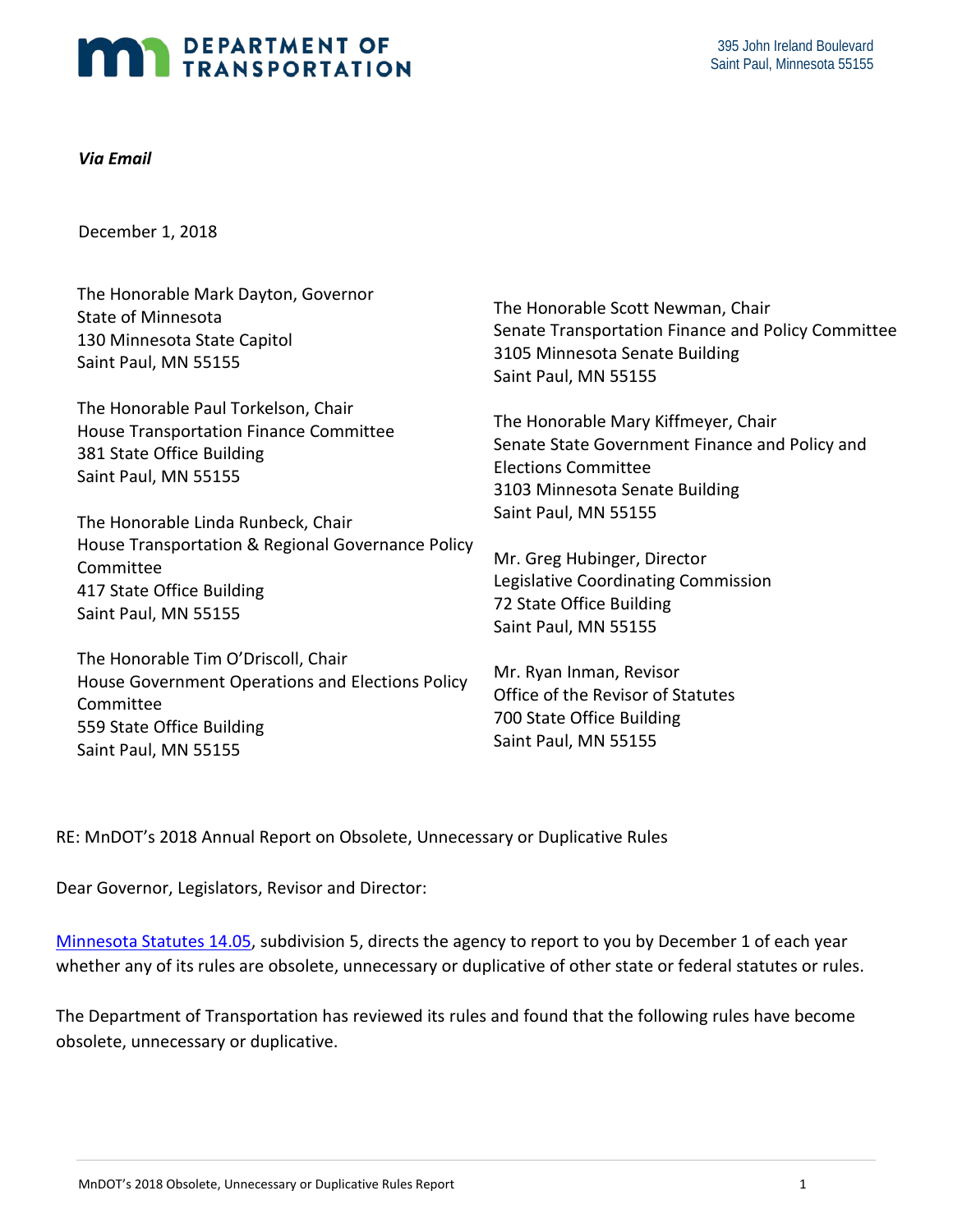### **Chapter 8800 Aeronautics**

 8800.2800**, subp. 2(A) Seven-County Metropolitan Region Seaplane Operations.** Part 8800.2800, subpart 2, item A, identifies lakes in which seaplane operations are permitted within the public waters within the seven- county metropolitan area. Two of the lakes identified in part A are Howard Lake and Mud Lake. The department has become aware that both Howard and Mud Lakes are within a Wildlife Management Area subpart 13, certain aircraft are prohibited over wildlife management areas as follow: "Aircraft activities that emergencies or by authorization of the wildlife manager." Therefore, Howard Lake and Mud Lake need to be removed from the Aeronautics rules so they do not conflict with the DNR rules. The department has department will either update these rules through rulemaking or legislation known as Lamprey Pass Wildlife Management Area in Anoka County. Under the DNR rules, part 6230.0250, chase, herd, scare, or otherwise disturb wildlife are prohibited over wildlife management areas, except in implemented the change, but the rules need to be updated to conform to the DNR requirements. The

#### **Chapter 8805 Transportation Project Loans**

8805.0050 Purpose. The references to the "transportation committee" in this rule part are obsolete because the authority for the committee was removed from <u>Minn. Stat. 446A.085.</u> See the 2007 Laws of Minnesota, Ch. 96, Art.1, Sec.11. The department will update the rule in a future rulemaking or through legislation.

### **Chapter 8810 Trunk Highway System, Outdoor Advertising Devices**

 8810.0200 Definitions. **Subps. 3 and 4.** These definitions can be repealed because the term "controlled freeway" is no longer necessary and is now covered by the term "expressway" as defined in *Minn. Stat.* 173.02, subd. 19a.

8810.0400 Exclusions and Exemptions. "Fully controlled" language in subp. 2 needs to be removed in accordance with above-mentioned 2009 statutory amendments.

8810.1100 Spacing and Location for Business Areas. "Fully controlled access" in subp. 3 is obsolete and needs to be removed in accordance with 2009 "expressway" statutory amendments.

8810.1200. Additional Spacing Requirements. "Fully controlled access" in subp.2 and "controlled freeway" are obsolete and need to be removed in accordance with 2009 statutory amendments.

 The department will repeal or update these provisions either through rulemaking or future legislation. (The 2017 Legislature repealed some provisions in the rule parts governing outdoor advertising devices, but that legislation was limited to actions MnDOT and the Outdoor Advertising Association of America agreed upon.)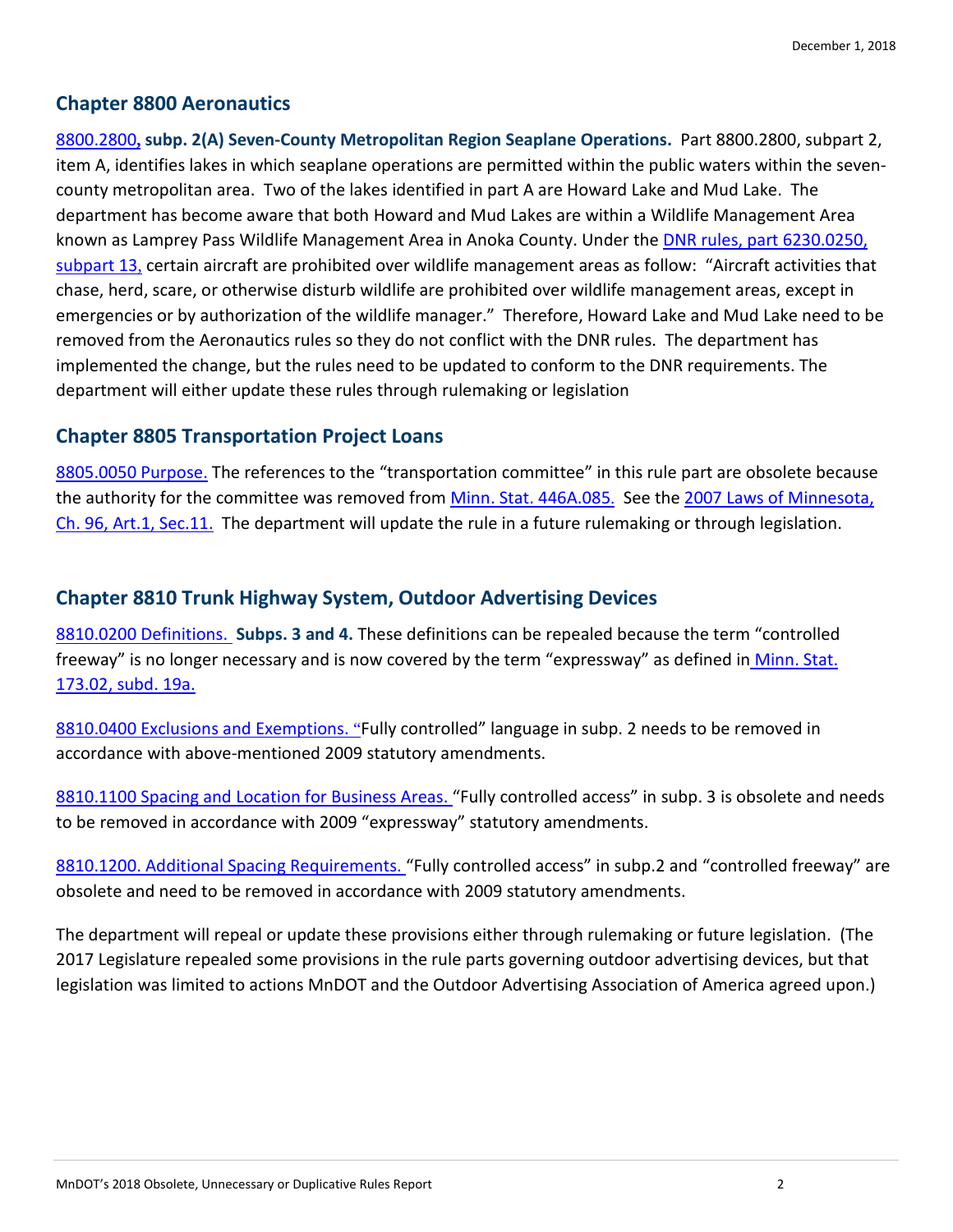## **Chapter 8810 Trunk Highway System, Driveways**

 Part 8810.4100 Definitions. This rule part is comprised of five subparts that provide definitions, but the definitions are not relevant for the purpose of parts 8810.4100 to 8810.5600. These rule parts set forth specifications for driveways providing access to private property located adjacent to trunk highway right-ofway.

The Department will remove this rule part either through rulemaking or future legislation.

### **Chapter 8810 Bridge Construction and Reconstruction**

 Part 8810.8400, which governs the establishment of priorities for bridge construction or reconstruction related to bridges under the jurisdiction of a local unit of government, contains an obsolete citation. The part clause (3), so the citation should be removed. refers to Minnesota Statutes, section 174.50, subdivision 5, clause (3). This subdivision does not contain a

Revisor's editorial authority to correct because it is solely a citation change and does not involve substance.<br>Otherwise, the Department will remove this citation either through rulemaking or future legislation. Otherwise, the Department will remove this citation either through rulemaking or future legislation. The Department will contact the Office of the Revisor to determine whether this change falls within the

### **Chapter 8880, Limousine Service, Permit Requirements**

 8880.0100 Definitions, **Subps. 9, 22, and 26.** 2014 Laws of Minnesota, Ch. 175, made changes to the statutory definition of limousine that makes the definitions of "limousine," "station wagon," and "van" in this rule part obsolete.

 requests for hearing is obsolete and should be deleted from the rules. In the following rule parts, the MnDOT address provided in the rule for the submission of applications and

8880.0400 Limousine Service Permit Application; Fees, **Subp. 1** 

8880.0600 Limousine Identification Decal Application; Fees, **Subp. 1** 

8880.1200 Administrative Penalties, **Subp. 3** 

 8880.1300 Suspension or Revocation of Permit, **Subp. 4** 

 those references should be removed from the rule. The following rule parts contain cross-references to other statutes and / or rules that have been repealed and